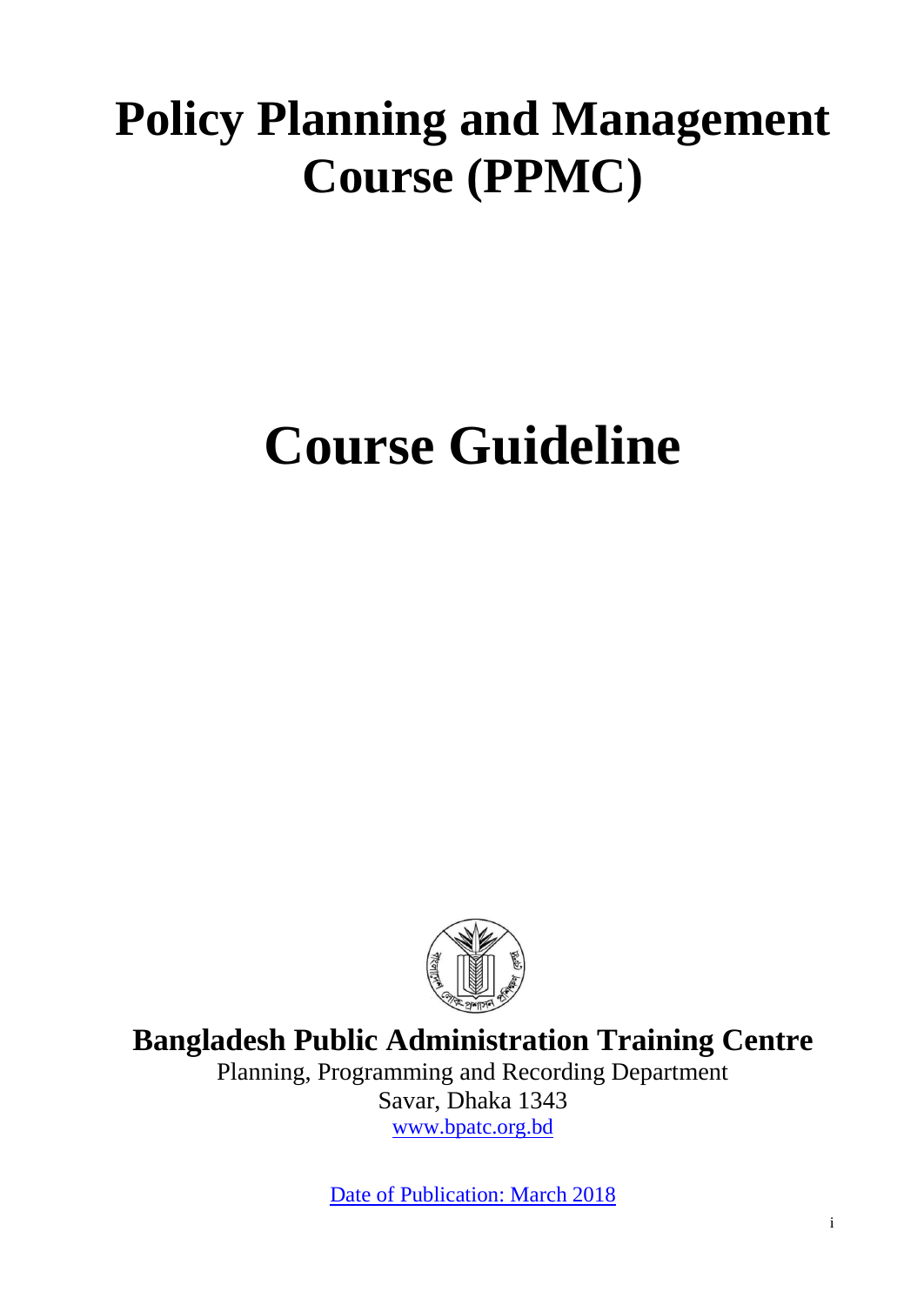# Table of contents

| 1.0  |                                                                                  |                |
|------|----------------------------------------------------------------------------------|----------------|
| 1.1  |                                                                                  | 1              |
| 1.2  | Mission of BPATC______                                                           | 5              |
| 1.3  | The Core Values of BPATC                                                         | 5              |
| 2.0  | Background of Policy Planning and Management Course                              | 3              |
| 3.0  | Policy Planning and Management Course (PPMC) ___________________________________ | $\overline{4}$ |
| 4.0  |                                                                                  | $\overline{4}$ |
| 5.0  |                                                                                  | $\overline{4}$ |
| 6.0  |                                                                                  | 5              |
| 6.1  |                                                                                  | 5              |
| 7.0  |                                                                                  | 6              |
| 8.0  |                                                                                  | 7              |
| 9.0  |                                                                                  | 7              |
| 10.0 | Evaluation methods                                                               | 7              |
| 10.1 |                                                                                  | 8              |
| 10.2 | Grading                                                                          | 8              |
| 10.3 | Individual Course Evaluation Report for Dossier____________________________8     |                |
| 11.0 | Requirements of the Course                                                       | 9              |
|      |                                                                                  | 9              |
|      |                                                                                  | 10             |
|      |                                                                                  | 10             |
|      |                                                                                  | 10             |
|      |                                                                                  | 10             |
|      |                                                                                  | 10             |
|      | Annexure-01                                                                      | $11 - 15$      |
|      | Annexure-02                                                                      | 16-19          |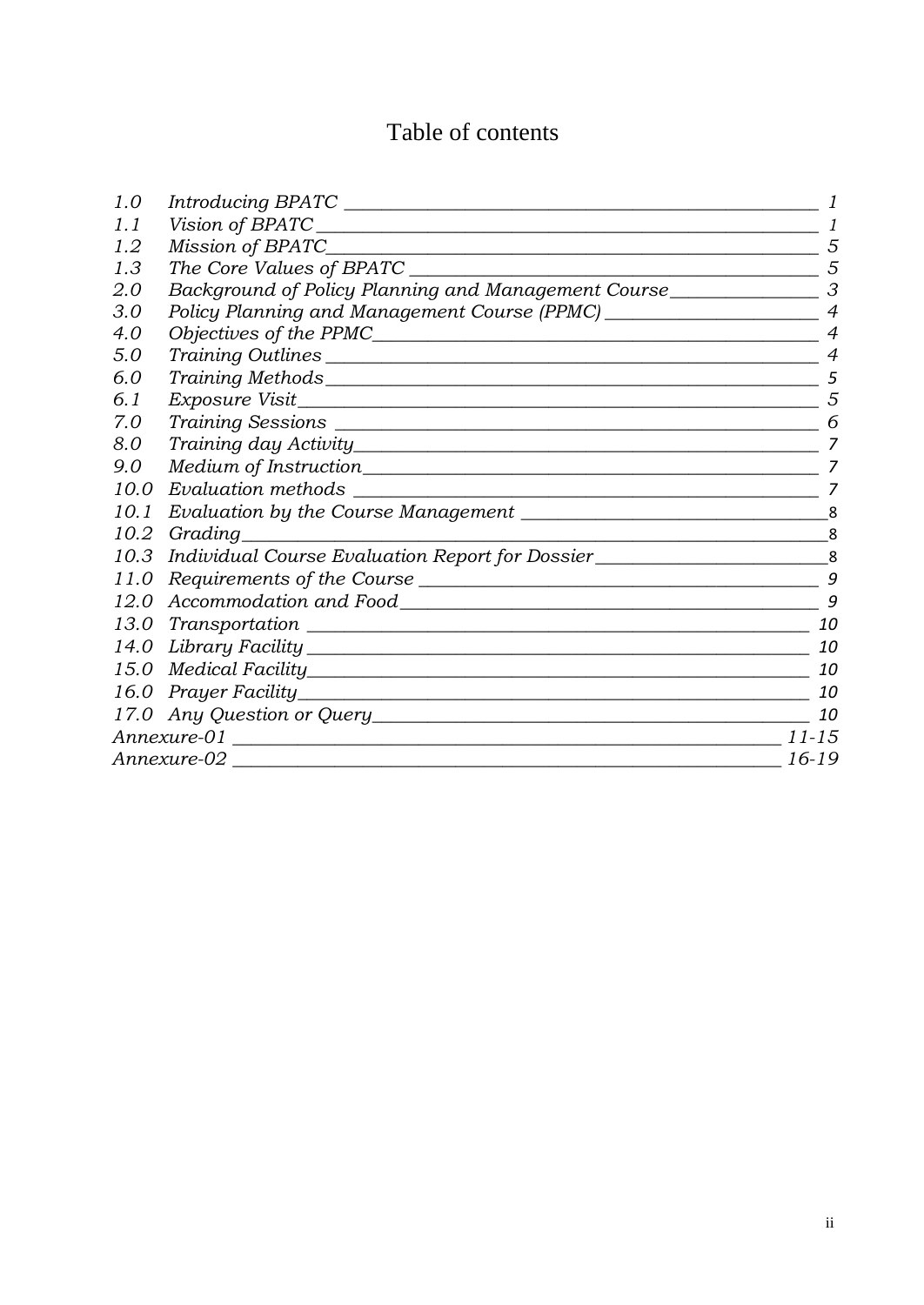# <span id="page-2-0"></span>**1.0 Introducing BPATC**

The core of the spirit of our struggle for freedom and the great liberation war is to build a glorious nation, a developed and prosperous Bangladesh-free from all sorts of exploitation and injustices. To build a prosperous, developed, and exploitation-free nation a contingent of civil servants need to be shaped as a member of an institute with specific degree of professionalism and integrity, and a good knowledge of national and global issues. Civil servants must be subject to a set of legal conditions, which enable them to effectively execute their functions and contribute to the achievement of national goal in a proper and lawful manner, across all public administration settings.

Mere knowledge on laws, rules and regulations is not enough to deliver public services effectively and professionally. Knowledge, technology, know-how are ever-changing and the pace of change is becoming faster and competitive. Service providers are required to be more responsive to the needs of the recipients to sustain in the competitive environment. Private sector is becoming more participative in the public domain. Complex interactive process and technological advancement has brought about a radical change in the role of the state. An analytical insight into how structural injustices create divides between 'have' and 'have not's required to transform policies, plans, programmers and decisions into actions in this changing environment.

To attain the Vision 2021, Vision 2041 and Agenda 2030 the civil service members must have a specific degree of professionalism and integrity and capability of translation of knowledge of administrative and constitutional laws into action. Civil servants must possess analytical insight to construct, function and perform responsibilities in an appropriate manner across all public administration settings. The 'Senior Staff Course' strives to improve their competencies to bring about desired changes in public service management for the competitive future.

#### **1.1Vision of BPATC**

BPATC becomes a centre of excellence for developing patriotic, competent and professional civil servants dedicated to public interest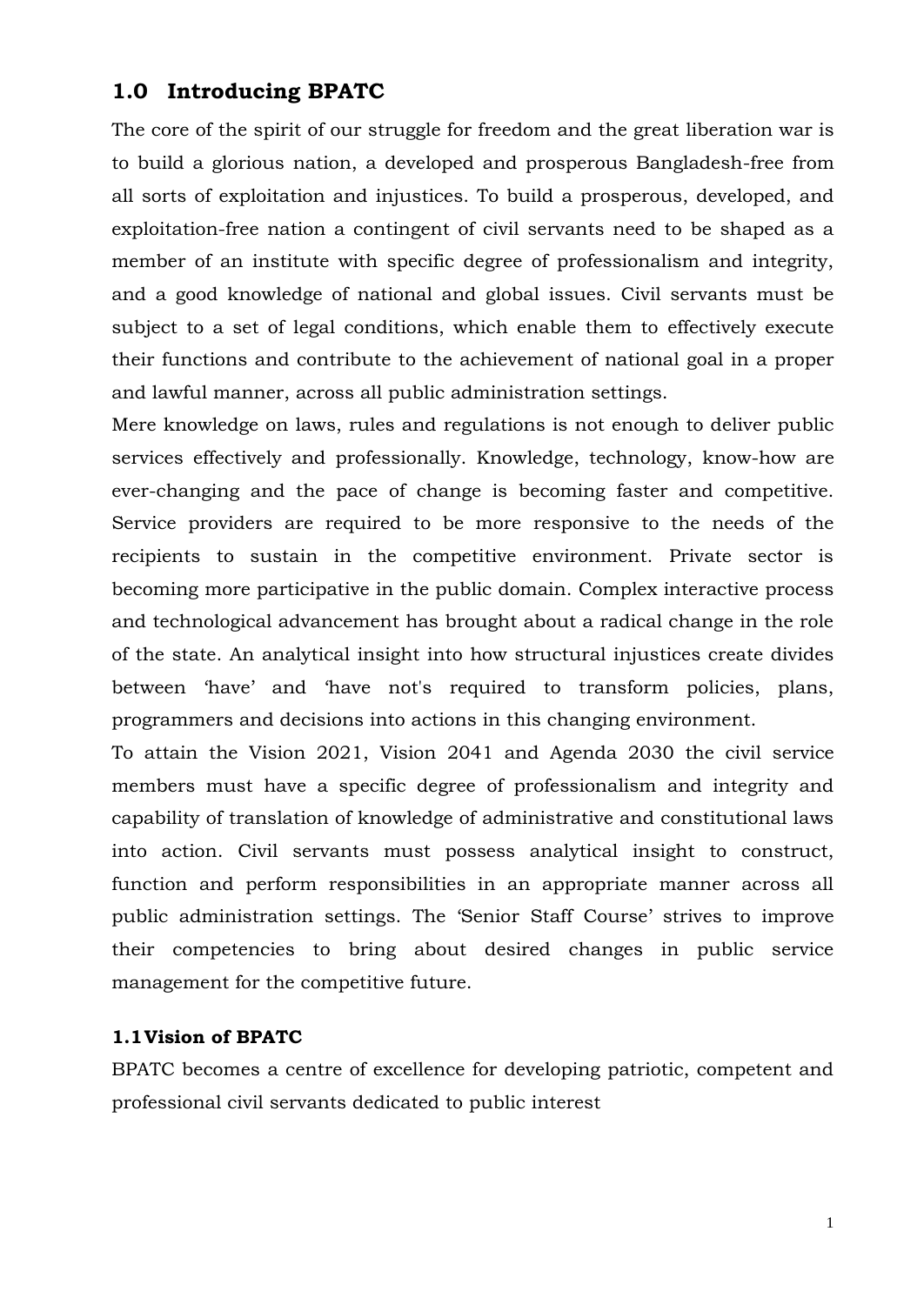#### **1.2 Mission of BPATC**

We are committed to achieve the shared vision through-

- $\triangle$  developing competent and professional human resources by imparting quality training and development programmes;
- conducting research, publishing books and journals and extending consultancy services for continuous improvement of public service delivery system;
- $\div$  establishing effective partnership with reputed institutions of home and abroad for developing organizational capacity; and
- promoting a culture of continuous learning to foster a knowledge-based civil service.

#### **1.3 The Core Values of BPATC**

The core values of BPATC include-

- **Discipline:** We maintain discipline of the highest order in every step of our activities. We believe in mutual respect and human dignity. We are committed to creating an environment where all views, opinions and inputs are encouraged and valued.
- **Integrity:** We demonstrate patriotism and ethics in our activities. We do what we say. We practise integrity by ourselves and encourage our trainees to uphold it in their activities.
- **Inclusiveness:** We are committed to achieving a diverse and highly professional workforce at all levels of the organisation and to ensuring equity and equal opportunities for all irrespective of faith, creed, ethnicity, language, age, race, gender and physical infirmity. We promote social inclusion and a culture of tolerance and peace.
- **Professionalism:** We show leadership and strive for excellence in our activities by means of professionalism and competencies. We are passionate about the work we do and foster pro-people attitude.
- **Learning for results:** We impart training for results and take follow up actions to stay relevant. We value and maintain an enabling environment for continuous learning for our clients and ourselves. We are keen to build partnership and collaboration with local and international organizations.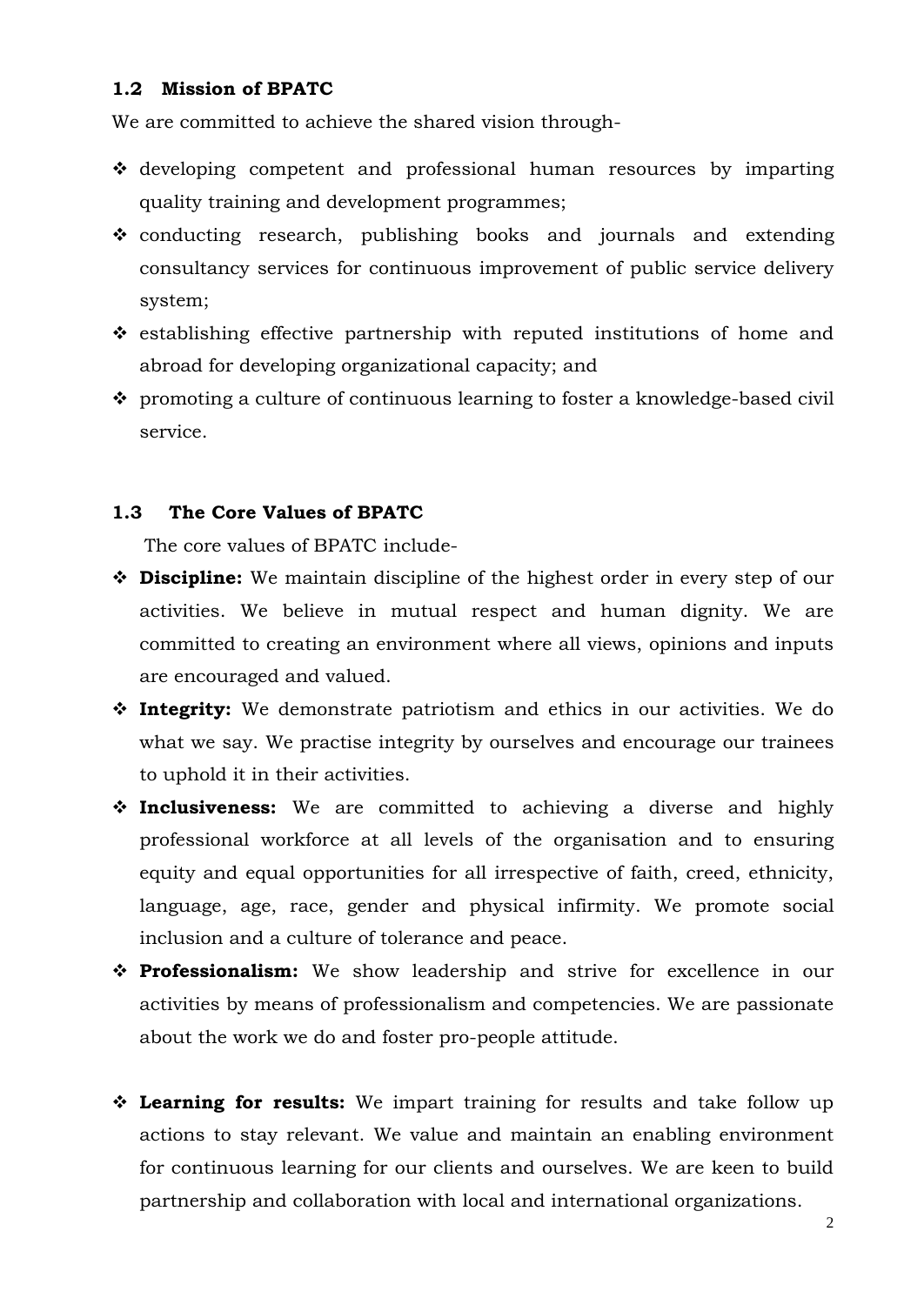- **Innovation:** We draw inspiration from our shared history and tradition. We are equally committed to finding creative and sustainable solutions to problems in an ever-changing global context. We highly regard innovations in governance and public management.
- **Team spirit:** We foster *esprit de corps* in our activities and share our achievements as well as failures among ourselves. We consider every individual of the organization as a valued member of the team where contribution by everybody is recognized. We take careful initiatives to instill team spirit among participants of our programmes.

#### **2.0 Background of Policy Planning and Management Course**

The core spirit of our struggle for freedom and great liberation war was to build a glorious nation, a developed and prosperous Bangladesh-free from all sorts of exploitation and injustices. To build a prosperous, developed, and exploitation-free nation, a contingent of civil servants need to be shaped as a member of an institute with specific degree of professionalism and integrity, and a good knowledge of national and global issues. Civil servants must be subject to a set of legal conditions, which enable them to effectively execute their functions and contribute to the achievement of national goal in a proper and lawful manner, across all public administration settings.

Mere knowledge on laws, rules and regulations is not enough to deliver public services effectively and professionally. Knowledge, technology, knowhow are ever-changing and the pace of change is becoming faster and competitive. Service providers are required to be more responsive to the needs of the recipients to maintain their sustainability in the competitive environment. Private sector is becoming more participative in the public domain. Complex interactive process and technological advancement has brought about a radical change in the role of the state. An analytical insight into how structural injustices create divide between 'have' and 'have nots'is required to transform policies, plans, programmes and decisions into actions in this changing environment.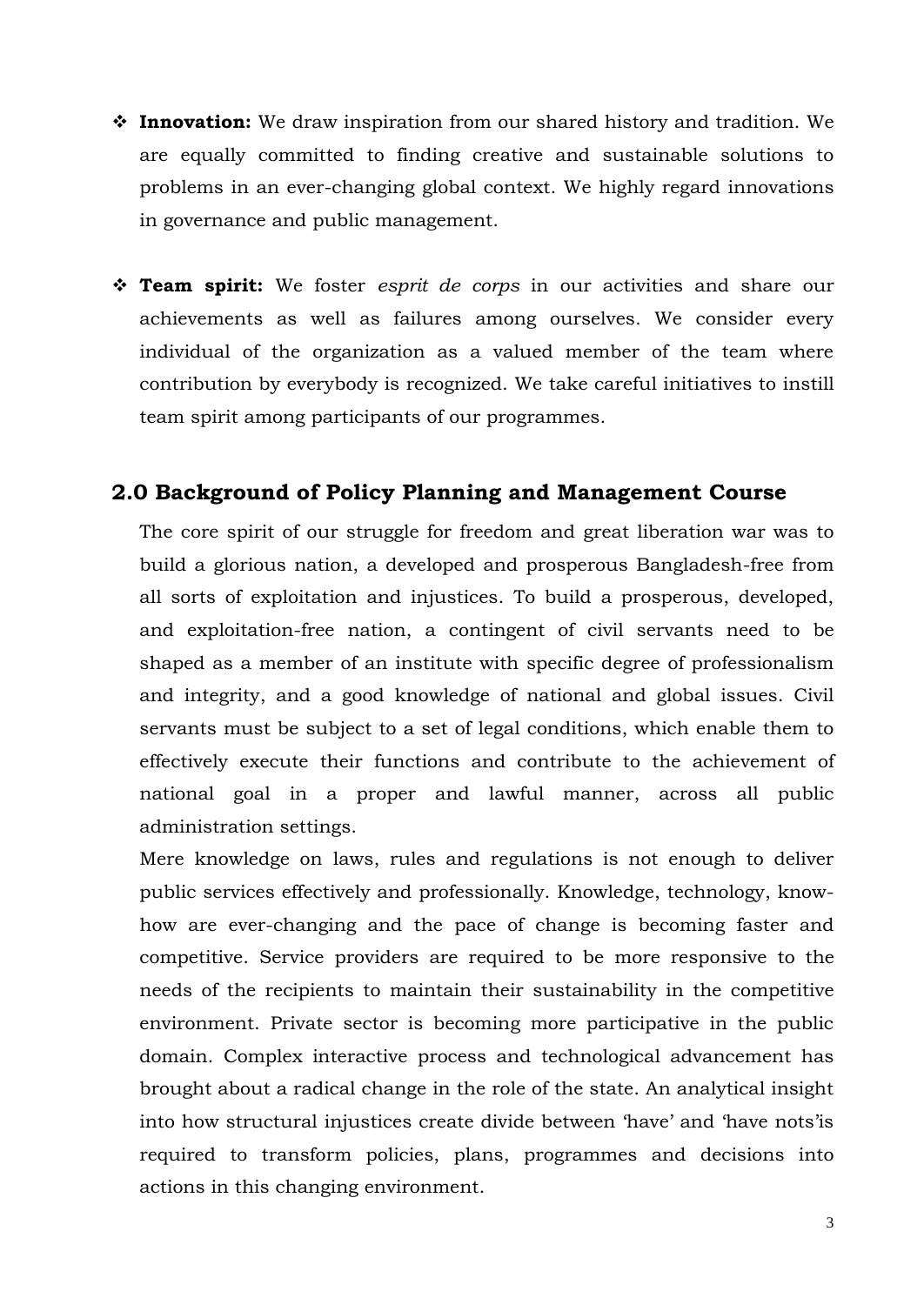To attain the vision 2021,Vision 2041, SDGs Agenda 2030 the civil service members must have a specific degree of professionalism and integrity and capability of translation of knowledge of administrative and constitutional laws into action. Civil servants must possess analytical insight to constructs, functions and responsibilities in an appropriate manner across all public administration settings. The 'Policy Planning and Management Course' strives to improve their competencies to bring about desired changes in public service management for the competitive future.

### <span id="page-5-0"></span>**3.0 Policy Planning and Management Course (PPMC)**

Policy Planning and Management (PPM) Course designed for the Additional Secretaries to the Government is one of the core courses of BPATC. The main focus of this course is to facilitate the trainee officers to analyze and review development policies and public service delivery management of the Government in the light of their wisdom and experiences they have gathered during their service life.

### <span id="page-5-1"></span>**4.0 Objectives of the PPMC**

The main objective of this training course is to improve leadership qualities so that the top civil servants attain the capablity of taking steering role to translate the development agenda of the government into reality. Against this backdrop, the specific objectives of the course are to -

- impart intellectual inputs to widen strategic thinking capability of the participants;
- enable them to contribute more to pro-people policy formulation and implementation;
- improve critical skill to critically look into sectoral policies and other important aspects on pro-poor development issues through leadership role

#### <span id="page-5-2"></span>**5.0 Training Outlines**

Policy Planning and Management Course is comprised of seven modules. These modules cover issues relating to policy development perspective of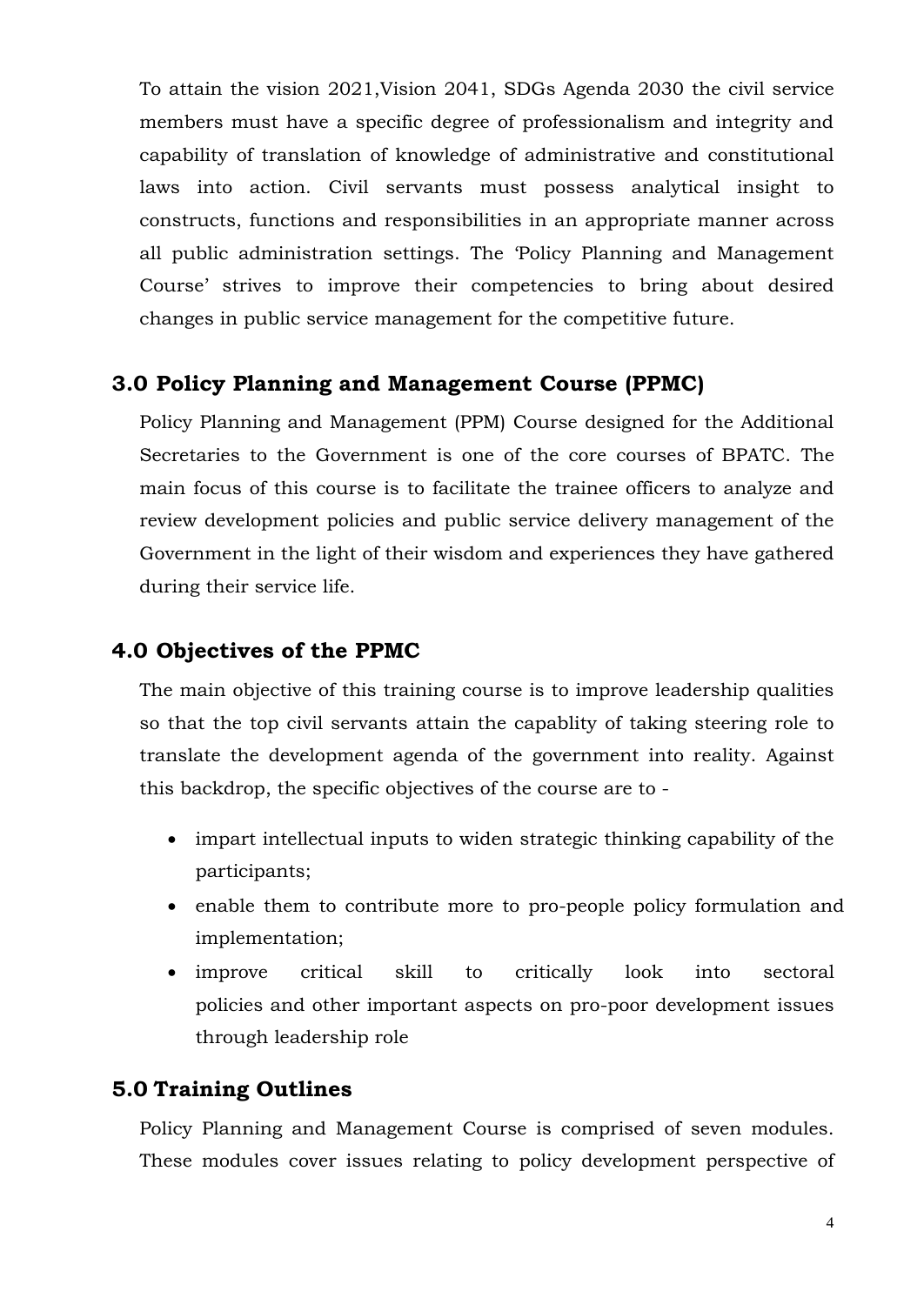the government, policy analysis and review and public service management. Course contents are given in detail in Annex- 1.

## <span id="page-6-1"></span>**6.0 Training Methods**

Unlike other training courses of BPATC, more participatory approach to training is employed in the PPMC so that participants can share their experiences and wisdom they have gained from their service life. However, the following training methods will be employed in this course-

- Workshop
- Panel Discussion
- Group Exercise
- Case Study
- Field Visit/Exposure Visit

Group Exercise in the course will get more priority. Please note that, team work requires maximum interaction among group members for the accomplishment of a team task followed by preparation and presentation of group report. Each team may consist of 4-5 members. Each participant is responsible individually and jointly for the quality of the team report. Each group will present its report before the audience in a plenary session.

Dignified senior civil servants, civil society members, renowned personality and university teachers along with BPATC faculty members will facilitate the workshop and panel discussion sessions of the course.

# <span id="page-6-0"></span>**6.1 Exposure Visit**

Exposure visit within the country is an integral part of the training programme which will provide participants with an opportunity to see and observe the practical aspects and situation of a project. Such visits would help them not only to understand the real problems on the issues but also assist them to formulate appropriate policy.

Another aspect of the course is arrangement of foreign exposure visit. Under this programme participants are exposed to some other country for seven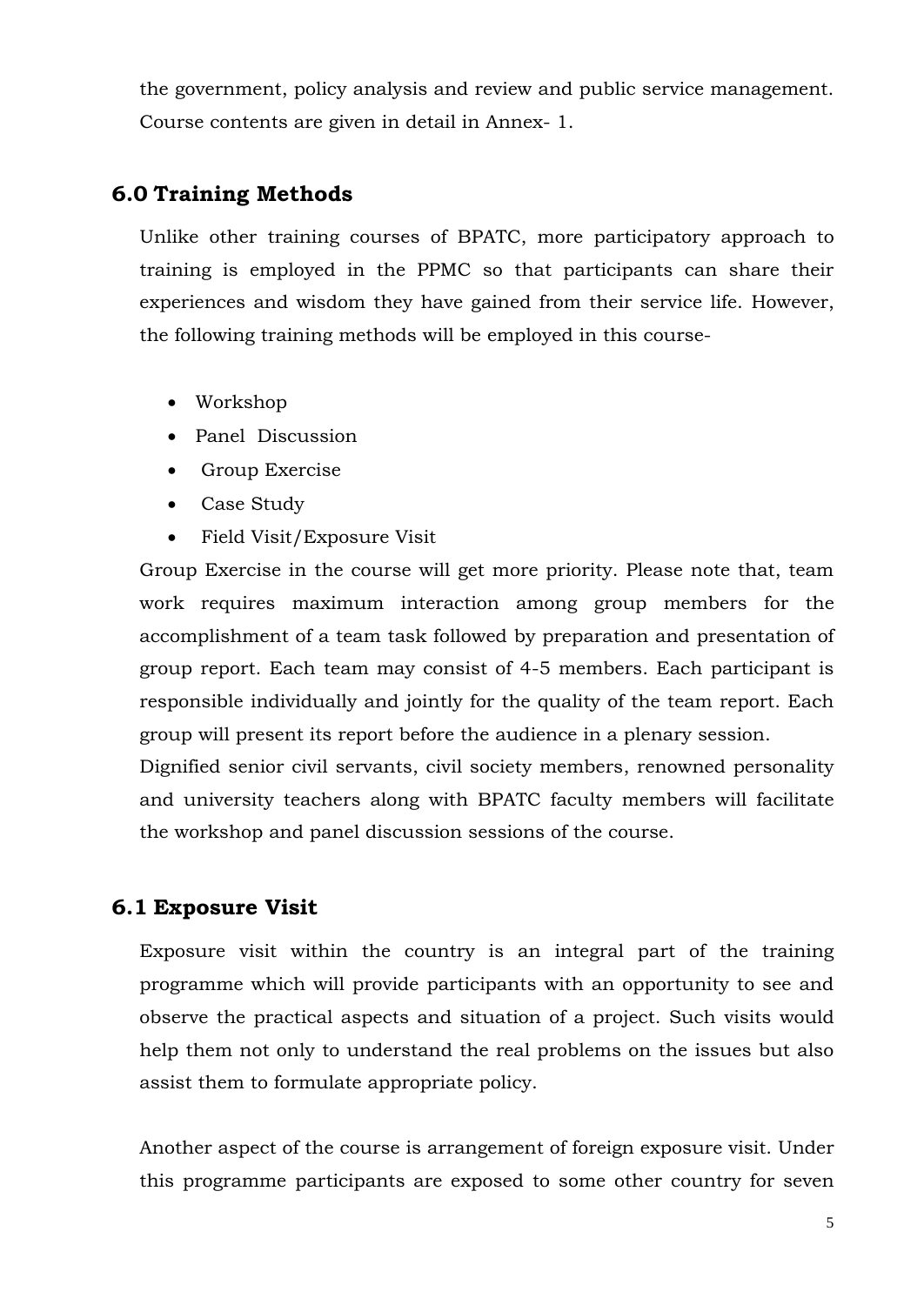days. During this visit they will have the opportunity to share experiences of policies, strategies, practices in the public service delivery with their counterpart in the visiting country. After this seven day programme beyond the 12 day-long course, participants are required to present their group report in a feedback seminar arranged by BPATC authority. Presentation of group report in the host country organisation on the concluding day of the exposure visit is also a requirement.

The foreign exposure visit is arranged with the specific objective of enabling participants to see for themselves how the visiting economy which started with a developmental base equal to or worse than Bangladesh has outperformed the Bangladesh economy.

## <span id="page-7-0"></span>**7.0 Training Sessions**

There will be five to six sessions during day time every day. Typically duration of each session will be of one-hour while duration of extension lecture will be one hour and a half. The first session of a day will start at 08:30 in the morning. In between two sessions there will be a break of 10 minutes. After first two sessions of the day there will be a health break of 20 minutes while there will be lunch break of one hour duration after the fourth session.

| Time                    | Session                      |
|-------------------------|------------------------------|
| 06.00-07.00 (Tentative) | Physical Exercise (optional) |
| 07:30-08:15             | <b>Breakfast</b>             |
| 08:30-09:30             | 1 <sup>st</sup> Session      |
| 09:40-10:40             | $2nd$ Session                |
| 10.40 - 11.05           | Health Break                 |
| 11:05-12:05             | 3rd Session                  |
| $12:15 - 13:15$         | 4 <sup>th</sup> Session      |
| $13:15 - 14:15$         | Lunch & Prayer Break         |
| $14:15-15:15$           | $5th$ Session                |
| 15:25-16:25             | 6 <sup>th</sup> Session      |
| 16:35-17:10 (Tentative) | Afternoon Games              |

# <span id="page-7-1"></span>**8.0 Training day Activity**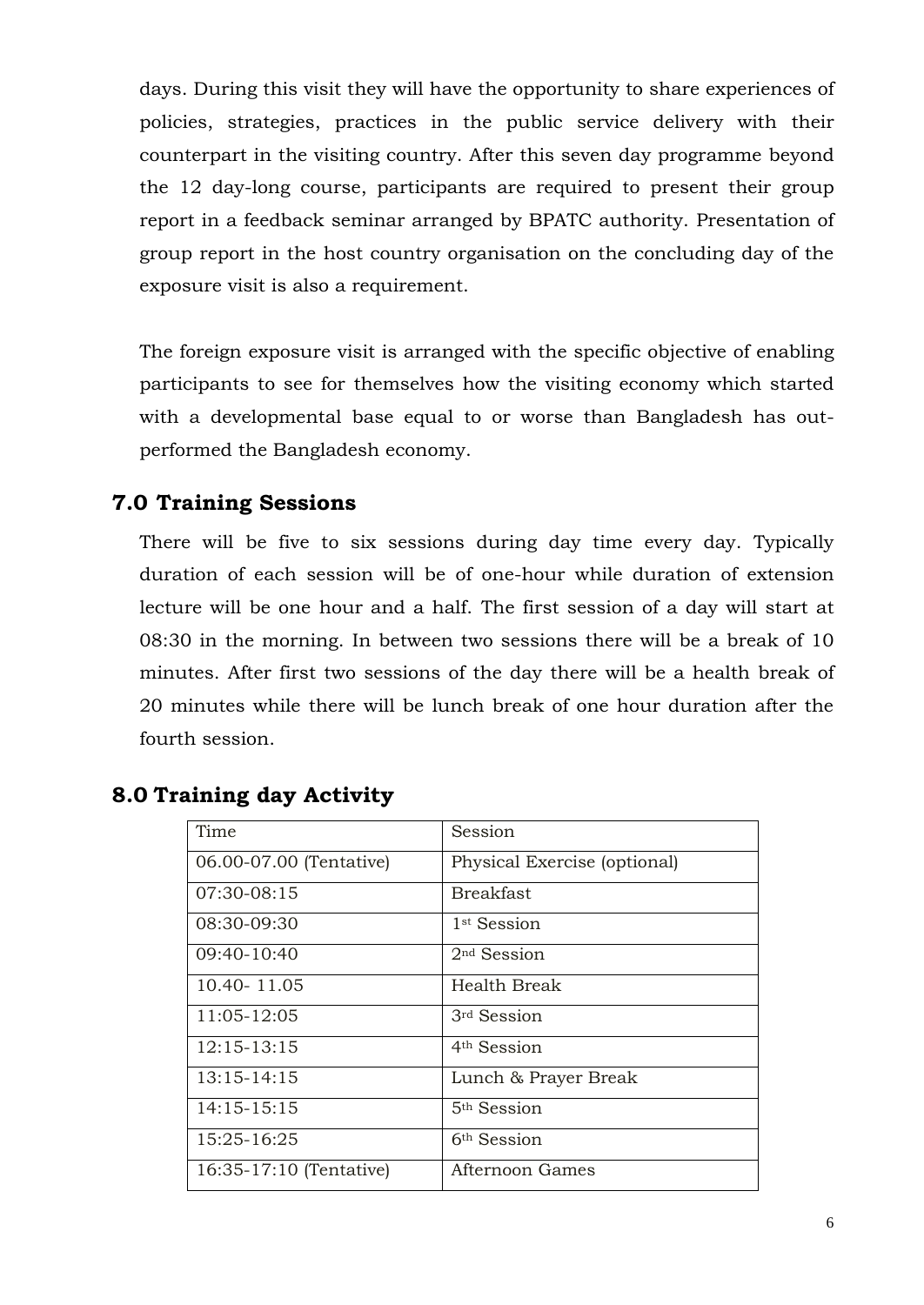| 18:30-20:00 (Tentative) | <b>Evening Session</b> |
|-------------------------|------------------------|
| $20:00$ hours           | Dinner                 |

# <span id="page-8-0"></span>**9.0 Medium of Instruction**

The medium of instruction in class room sessions will be English. BPATC encourages you to speak in Enlish to improve oral English skills. You are advised to speak in English with other colleagues and faculty members during your stay in BPATC.

# <span id="page-8-1"></span>**10.0 Evaluation Methods**

Performance of each participant of the course will be evaluated in 500 marks through various mechanisms like report writing, individual exercise, group exercise etc. You also would get an opportunity to evaluate the speakers as well as the course management team and other aspects of the course. However, the marks allotted for evaluation are distributed as follows:

<span id="page-8-2"></span>

| S1.<br>No.   | <b>Title of Module</b> |                               | <b>Evaluation</b><br><b>Methods</b><br>and<br><b>Marks</b> |       |       |
|--------------|------------------------|-------------------------------|------------------------------------------------------------|-------|-------|
|              |                        |                               | Individual                                                 | Group | Total |
| 01.          |                        | Sustainable Development Goals |                                                            | 50    | 50    |
| 02.          | Strategic Planning     |                               |                                                            | 50    | 50    |
| 03.          | Project Management     |                               |                                                            | 25    | 25    |
| 04.          | Public Policy          |                               |                                                            | 50    | 50    |
| 05.          | Negotiation            |                               |                                                            | 50    | 50    |
| 06.          | Contemporary Issues    |                               |                                                            | 25    | 25    |
| 07.          | Exposure               | Field Visit (Domestic)        | 50                                                         |       | 50    |
|              | Visit                  | Foreign Exposure Visit        | $50+100$                                                   |       | 150   |
| 08.          | Evaluation             | by Course Management          | 50                                                         |       | 50    |
|              | Team                   |                               |                                                            |       |       |
| <b>Total</b> |                        |                               |                                                            |       | 500   |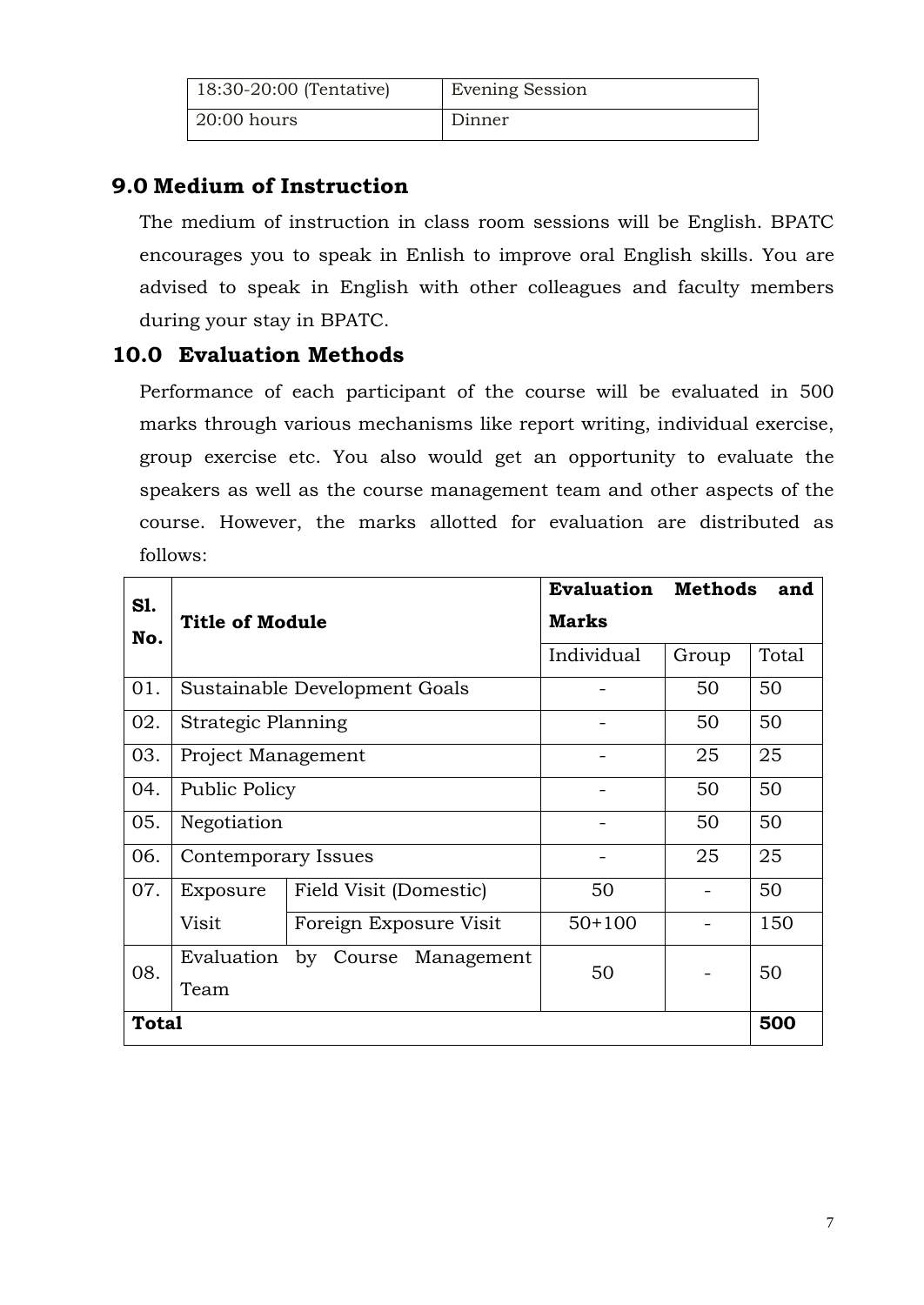# **10.1 Evaluation by the Course Management**

Following is the break-down of 50 Marks of Evaluation by Course Management:

| <b>Evaluation</b> | <b>Subject of Evaluation</b>              | <b>Marks</b> | <b>Total</b> |
|-------------------|-------------------------------------------|--------------|--------------|
| <b>CMT</b>        | Punctuality                               |              | 20           |
|                   | Table Manners and Dress                   | 05           |              |
|                   | 05                                        |              |              |
|                   | and values                                |              |              |
|                   | Participation in Co-curriculum Activities | 05           |              |
| Evaluation        | Speakers Evaluation                       | 10           | 30           |
| department        | Attendance                                | 20           |              |
|                   | <b>Total</b>                              | 50           |              |

# <span id="page-9-0"></span>**10.2 Grading**

According to the Evaluation Policy of BPATC, marks obtained by a participant in the course in different assessments will be based on a quantitative scale and will be graded in the following way:

| S1.            | <b>Percentage of Marks</b> | Grading                 |
|----------------|----------------------------|-------------------------|
|                | 95 and above               | A+ (Outstanding)        |
| 2              | 90 to $< 95$               | A (Excellent)           |
| 3              | 85 to <90                  | A- (Very Good)          |
| $\overline{4}$ | $80 \text{ to } 85$        | $B+$ (Good)             |
| $5\phantom{.}$ | $70$ to $<80$              | <b>B</b> (Satisfactory) |
| 6              | 60 to $< 70$               | B-(Above Average)       |
| $\overline{7}$ | $50$ to $<60$              | C (Average)             |
| 8              | 50<                        | Fail                    |

# <span id="page-9-1"></span>**10.3 Individual Course Evaluation Report for Dossier**

<span id="page-9-2"></span>On completion of the course an individual course evaluation report for each participant will be prepared. Performance of each participant in the course and a penpicture written by the Course Management Team (CMT) will be reflected in the report. This final course evaluation report prepared by Evaluation Department will be forwarded to concerned Administrative Ministries/Divisions for retention in your dossier.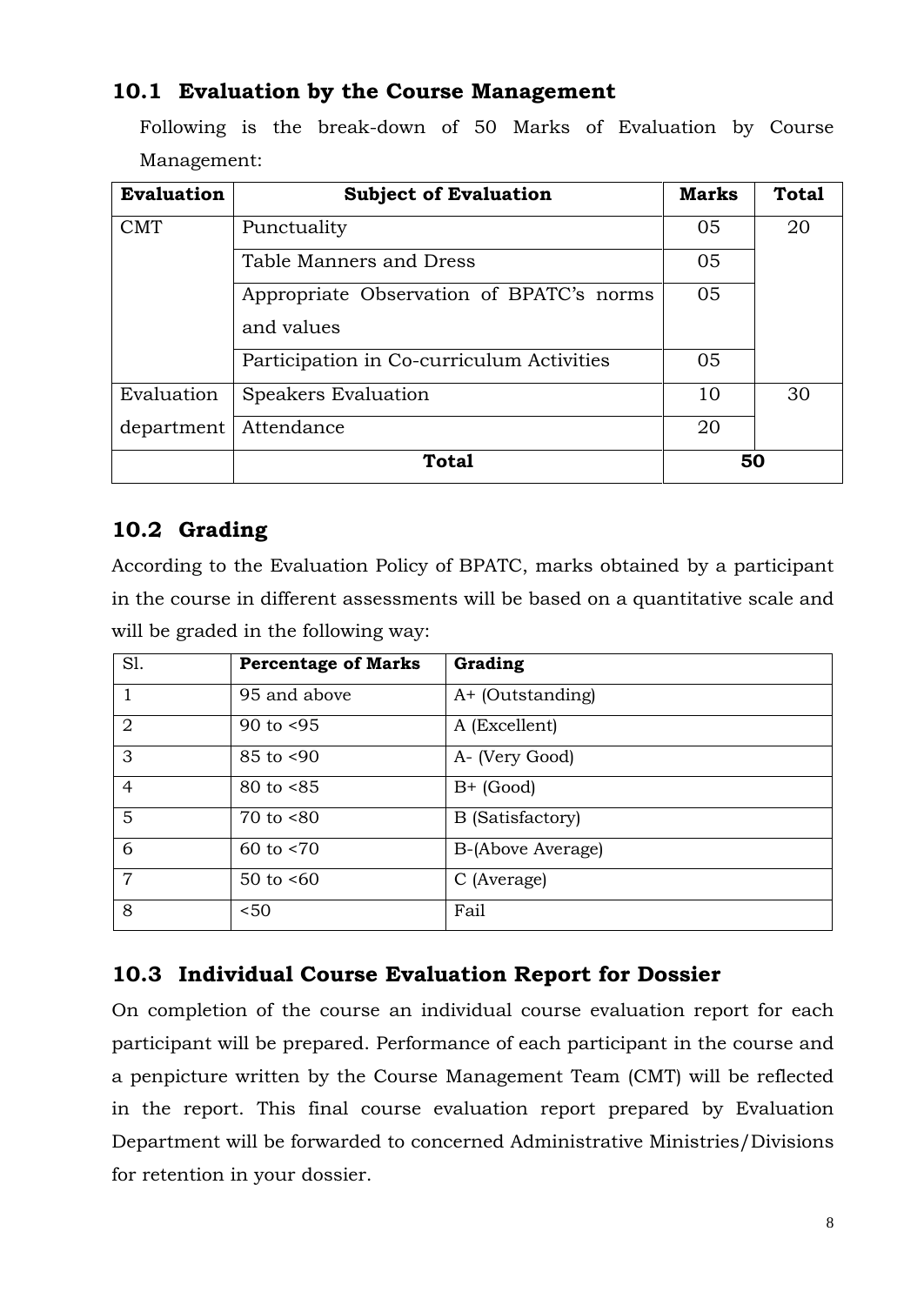### **11.0 Requirements of the Course**

As a participant of the course you must-

- \* maintain the tradition, discipline, norms and values of BPATC;
- $\hat{\mathbf{v}}$  attend and actively participate in all sessions and other activities on time, preferably at least five minutes before the scheduled time;
- submit individual assignments, group work report, Field Attachment and Exposure report and participate in such other tasks as may be assigned by the Course Management Team time to time ;
- $\cdot$  stay compulsorily in the dormitory of the Centre and abide by the rules and regulations thereof;
- refrain from using of cell phone in classroom, mosque, library and during formal programmes or while walking on the corridor;
- secure at least 50% marks in all assignments, reports and other evaluation related activities;
- $\mathbf{\hat{y}}$  wear formal dresses during academic sessions and official functions;
- $\div$  follow table manners during lunch and dinner;
- $\div$  be punctual in attending all activities prescribed for the course; and
- Ensure 100% attendance. Exceptions are made only in case of unforeseen emergency. In case of such emergency, maximum 5% absence is permitted. However, marks allotted for attendance shall be deducted proportionately in such case.

### <span id="page-10-0"></span>**12.0 Accommodation and Food**

<span id="page-10-1"></span>PPMC is a fully residential course and during your time in BPATC you will live at the dormitory of International Training Complex (ITC) where meals for you will also be arranged. The cost of food is to be met from the course fee received from the participants. A three member Mess Committee will be formed from /among you consisting of a President of the Mess Committee (PMC) and two other members will manage your meals. Selection of menu, making arrangements of meals in consultation with fellow participants and maintaining the overall quality of meals are the responsibilities of the Mess Committee. However, Course Management will provide all logistic supports in this regard.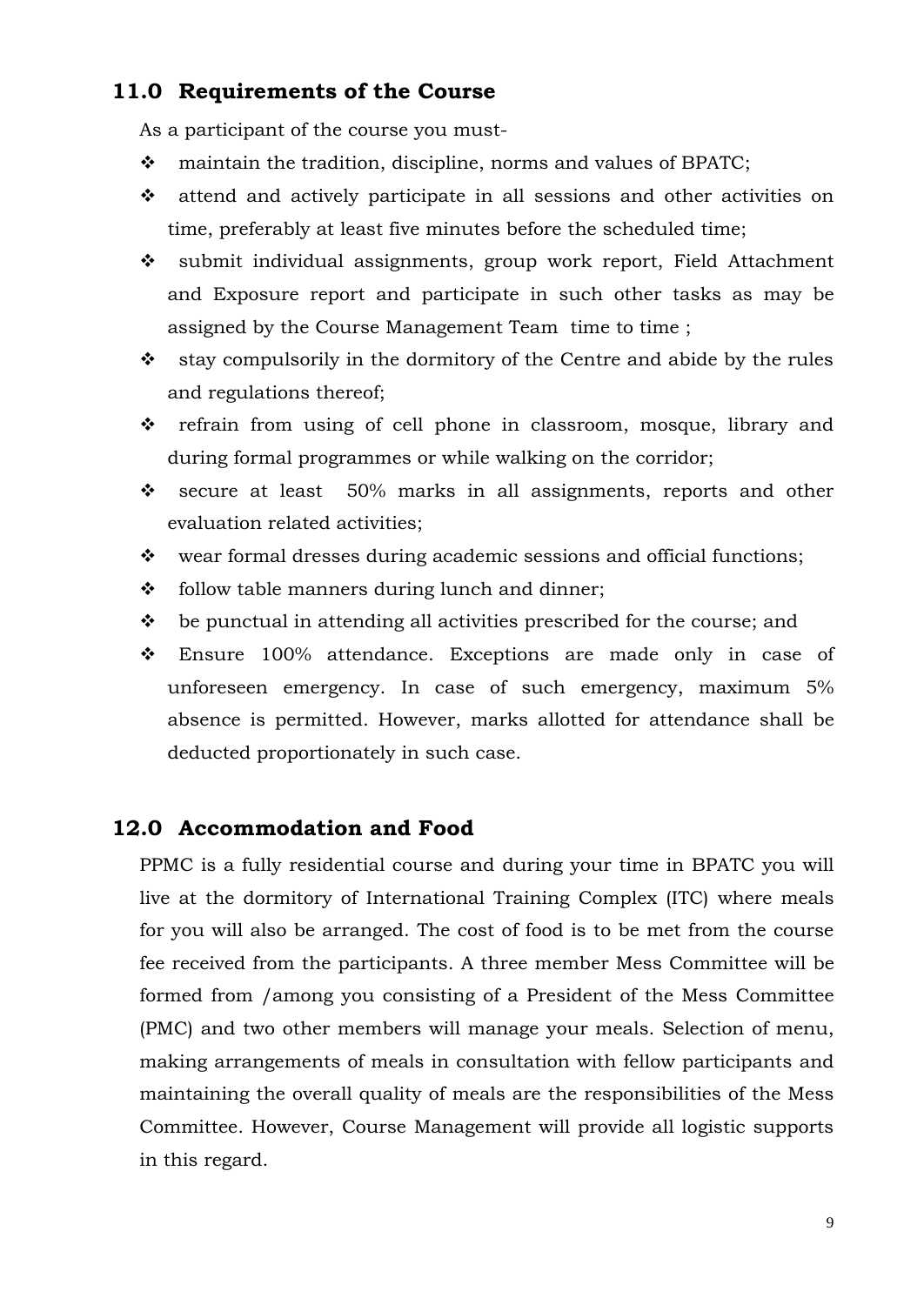#### **13.0 Transportation**

BPATC will arrange transports for you to travel from RPATC, Dhaka at the onset of the course and in the weekends and other visits related to training during the course. The schedule will be given well ahead of the programme.

#### <span id="page-11-0"></span>**14.0 Library Facility**

The Library of BPATC is modern and well equipped with various books, journals and audio-visual aids. In its possession there are almost 1, 10,000 books for circulation to the readers. You will have ready access to the reading facilities. Library, during week days, remains open from 8:00 a.m. to 10:00 p.m. while from 4:00 p.m. to 6 p.m. on Fridays and from 4:00 p.m. to 10:00 p.m. on Saturdays. You are encouraged to use the library facilities at the maximum effort.

#### <span id="page-11-1"></span>**15.0 Medical Facility**

BPATC has a small clinic with limited medical facilities, which is run by four registered doctors. You will get medical consultations, prescriptions and limited medical care from the clinic. As a participant, you are entitled to have medical prescription free of cost and some common medicines that are available at the clinic. However, the medical facilities can only meet the primary needs or minor cuts and injuries. The clinic provides ambulance services on payment in case of serious illness.

#### <span id="page-11-2"></span>**16.0 Prayer Facility**

There is a beautiful mosque within the premises of the Centre. Participants can offer their prayer in the mosque or in their respective rooms in ITC.

#### <span id="page-11-3"></span>**17.0 Any Question or Query**

This Course Guidelines give an outline of the various aspects of the Senior Staff Course. However, in case of any emergency, participants may contact Course Director or Course Coordinators.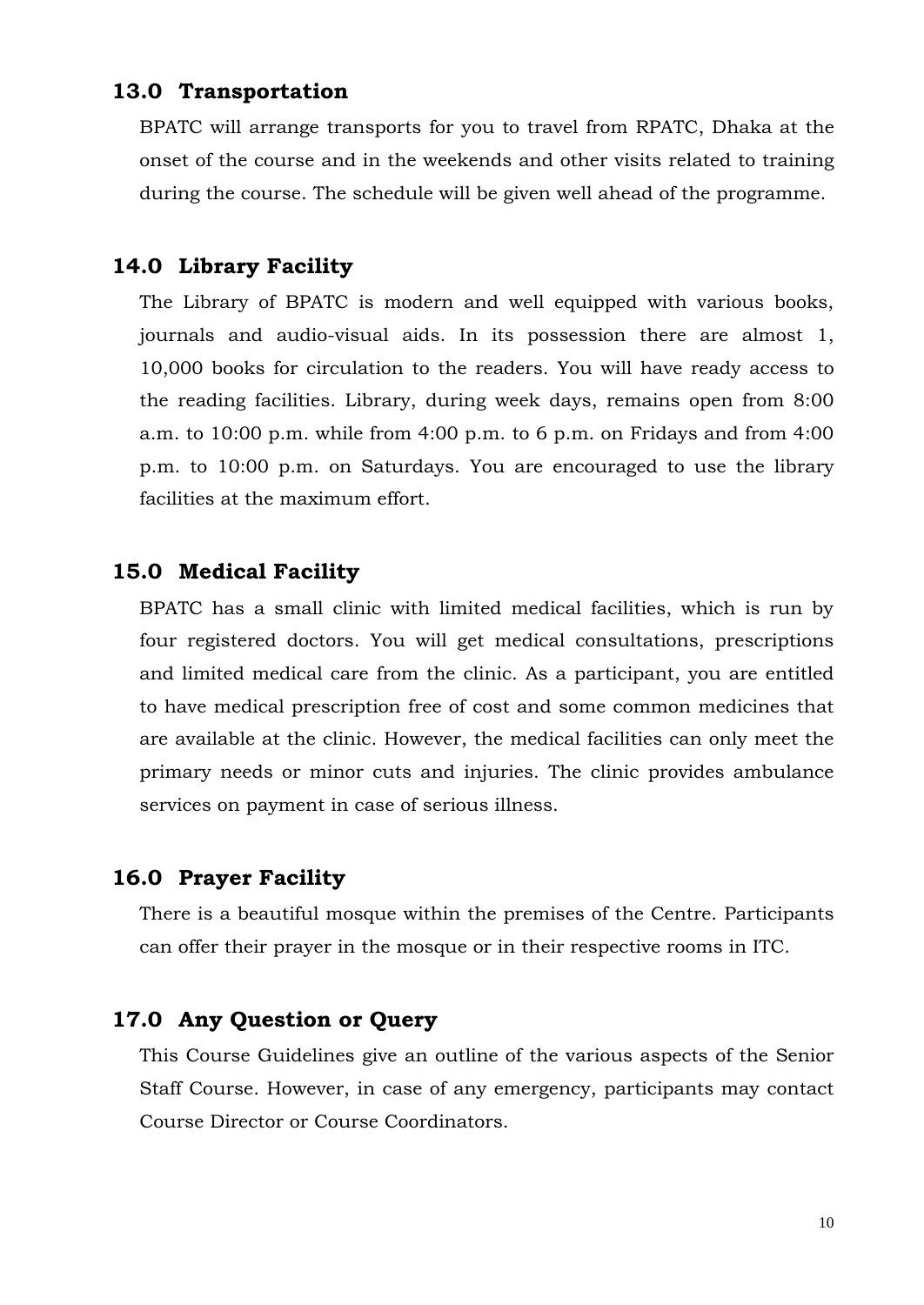# <span id="page-12-0"></span>**Module-01: Sustainable Development Goals (SDGs) Evaluation Method: Group Exercise (50)**

**Module Objectives:** Enable participants to analyse the cross-cuttings issues and to track the progress of achievements of SDGs.

| <b>CodeHours</b> | <b>Topic Title</b>                               | Facilitator | Training<br>Method |
|------------------|--------------------------------------------------|-------------|--------------------|
| 05               | Policy intervention for achieving<br><b>SDGs</b> | GS          | PD/Workshop        |

**Note:** There will be a presentation for 1 -2 hrs, then participants will be divided into 4 groups to perform group work. After completion of group works, all members of the group will make presentation in a plenary session. Each member of the group has to be involved in presentation and answering questions. Each member will be graded based on his/her role and contribution in group work, presentation and answering question.

# **Module-02: Strategic Planning Evaluation Method: Group Exercise (50)**

**Module Objectives:** Enable participants to critically analyze an issue and forsee the problems to be encountered and learn how to overcome the problems through strategic planning.

| <b>CodeHours</b> |    | <b>Topic Title</b>                                                                                   | <b>Facilitator</b> | Training<br><b>Method</b> |
|------------------|----|------------------------------------------------------------------------------------------------------|--------------------|---------------------------|
| 2.1              | 02 | Know thyself: Understanding self for<br>achieving improvement goals                                  | Rector             | D & GW                    |
| 2.2              | 04 | Strategic Planning: Recent Food Crisis/<br>Rohingya Issues of Bangladesh could be<br>the case study. | Faculty/GS         | Case<br>Study             |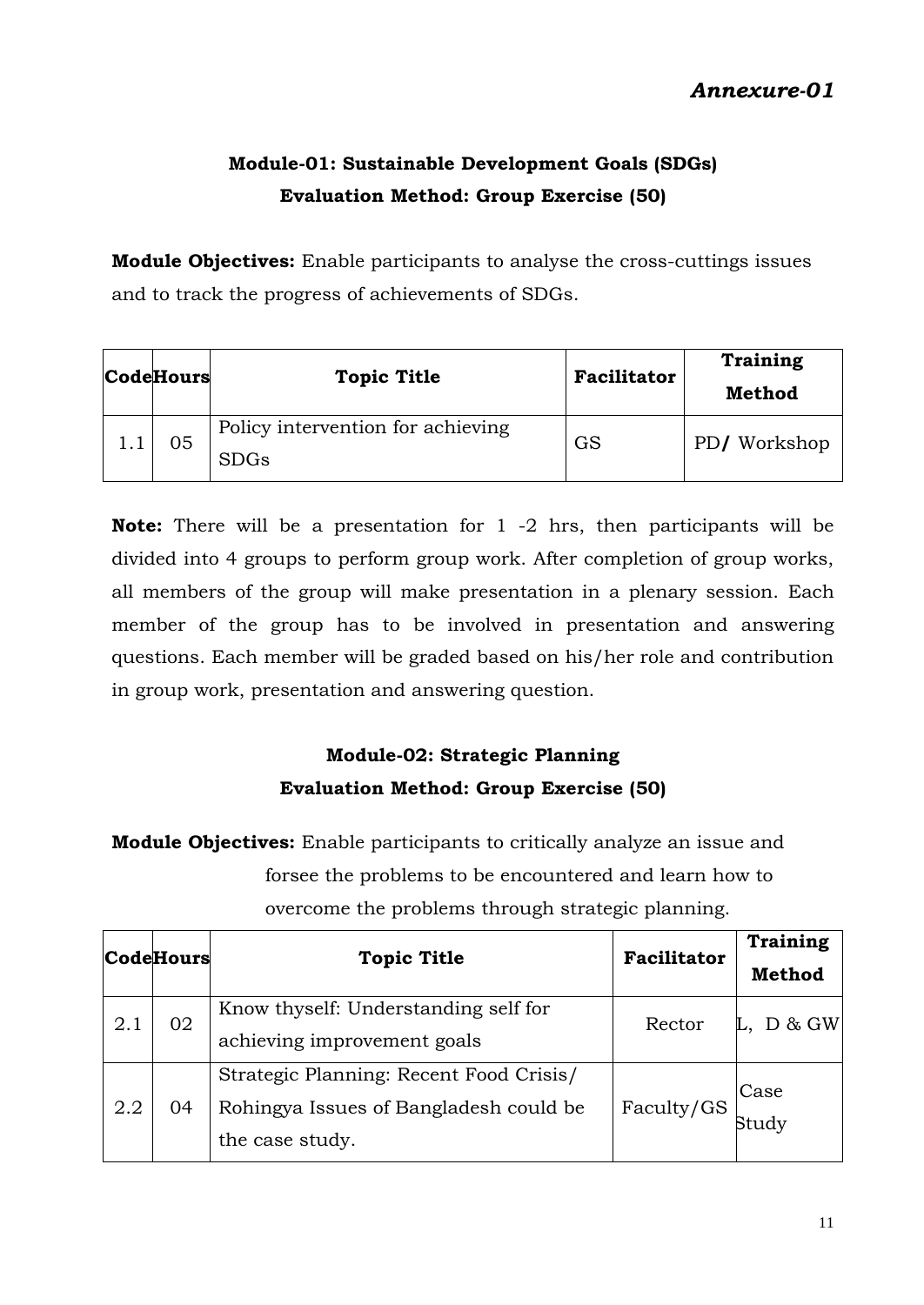#### **Note:**

i) There will be a presentation on "Know Thyself: Understanding self for achievening improvement goal" and in between presentation participants will do the group work and they will present their group report.

ii) In strategic planning session, participants will learn from the experts or from the senior civil servants about the strategic planning of the relevant ministry or organizations with regards to managing recent Food Crisis or Rohyinga issues.

# **Module-03: Project Monitoring and Evaluation Evaluation Method: Group Exercise (25)**

**Module Objectives:** Enable participants to critically look into the means of monitoring and evaluation of a development project.

|     | <b>CodeHours</b> | <b>Topic Title</b>                                                                        | <b>Facilitator</b> | Training<br><b>Method</b> |
|-----|------------------|-------------------------------------------------------------------------------------------|--------------------|---------------------------|
| 3.1 | 03               | Project Monitoring and Evaluation                                                         | Faculty/GS         | Workshop                  |
| 3.2 | 03               | Challenges of Managing Mega Project<br>(Padma Bridge/ Metro Rail/Elevated<br>Express Way) | Faculty/GS         | Workshop                  |

#### **Note:**

- i) There will be presentation on Project Monitoring and Evaluation. After presentation, one of the project monitoring and evaluation report will be provided to participant to review it to learn about monitoring and evaluation of project and how to prepare monitoring and evaluation report.
- ii) There will be presentation on Challenges of Managing Mega Project. Participants will visit Padma Bridge Project Site/Metro Rail Project Site and will learn from project management team about overall management and the problems and challenges experienced during implementationof Padma Bridge Project/Metro Rail Project and how they overcome those problems and challanges.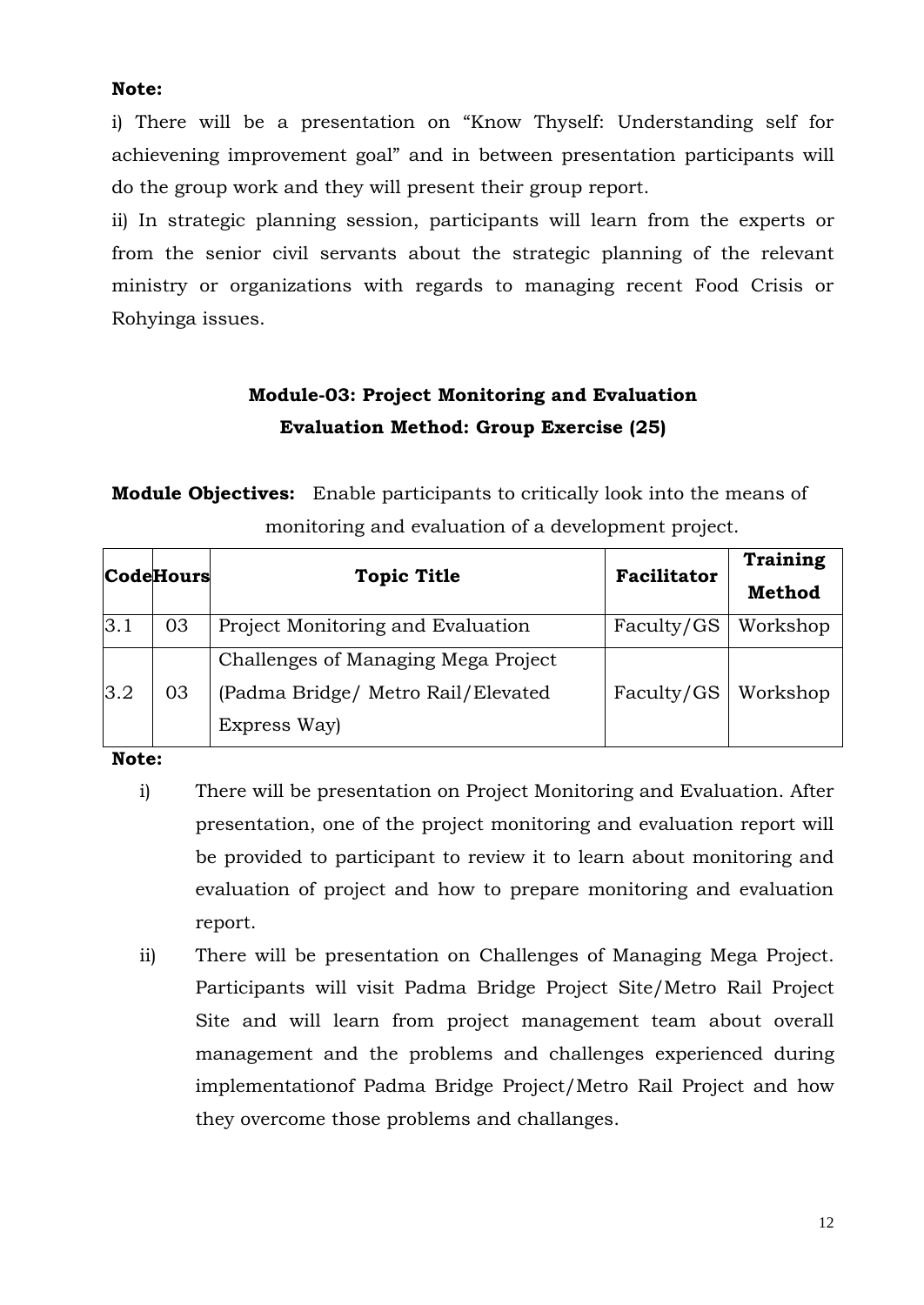# **Module-04: Evaluation of Public Policy Evaluation Method: Group Exercise (50)**

**Module Objectives:** Enable participants to evaluate public policy using certain criteria and indicators.

|     | <b>CodeHours</b> | <b>Topic Title</b> | <b>Facilitator</b> | <b>Training Method</b>                                          |
|-----|------------------|--------------------|--------------------|-----------------------------------------------------------------|
| 4.1 |                  |                    |                    | 06   Evaluation of Policy   Faculty/GS PD/ Workshop/ Case Study |

**Note:** There will be a presentation on Evaluation of Policy and participants will be provided a case study to do group work and team will present the group report.

# **Module 05: Negotiation Evaluation Method: Group Exercise (50)**

**Module Objectives:** To enhance the capacity of the participants on negotiation techniques; and train them how to do international negotiation with contract and project

|     | CodeHours | <b>Topic Title</b>              | <b>Facilitator</b> | <b>Training</b><br>Method |
|-----|-----------|---------------------------------|--------------------|---------------------------|
| 5.1 | 06        | International Contract          |                    | Case Study                |
|     |           | Negotiation/Project Negotiation | GS                 |                           |

**Note:** There will be presentation on Negotiation and also provide guidelines of doing intetnational negotiation. Then participant will be given a case study to perform group work and participants will present the group report.

# **Module 06: Contemporary Issues Evaluation Method: Group Exercise (25)**

**Module Objectives:** To enable the participants to identify and analyse issues of national importance; and explore opportunities to apply new learning to practical life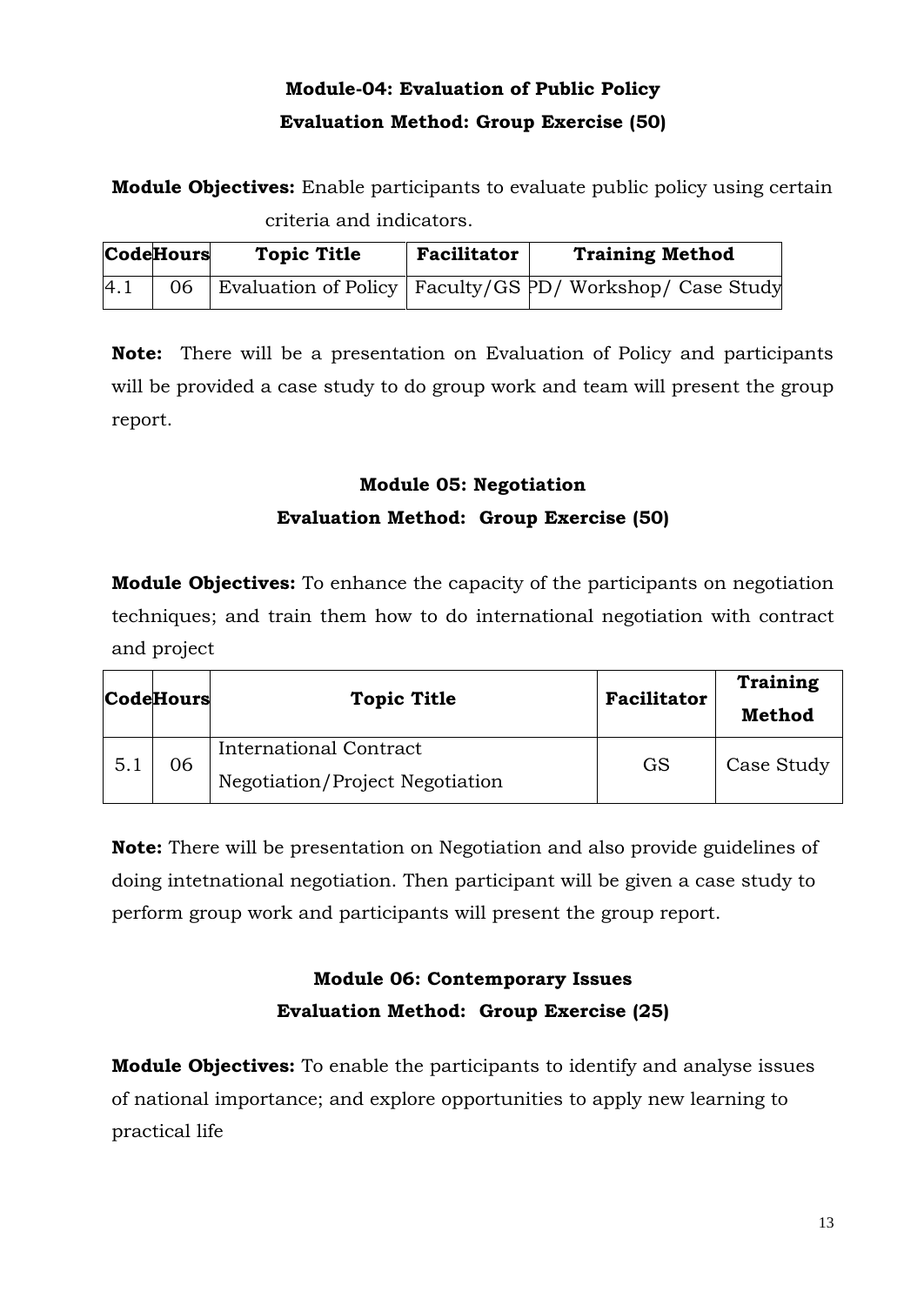| Code | <b>Hours</b> | <b>Topic Title</b>         |    | <b>Facilitator Training Method</b> |
|------|--------------|----------------------------|----|------------------------------------|
| 6.1  | 06           | <b>Energy Security</b>     | GS | Workshop                           |
| 6.2  | 06           | Private Sector Development | GS | Panel Discussion                   |

#### **Note:**

i) There will be separate panel discussion on both topics "Energy Security" and "Private Sector development" where participants will get the opportunity to interact with the experts, practitioners and policy makers to learn from them on both sector especially to ensure interrupted energy supply (renewable energy) and identify the potential energy sectors. In addition to these, also extend support to private sector to ensure supply of goods and services in the society, as well as create congencial environment to do the business, thus they can contribute more for economic development.

# **Module 7: Exposure Visit Module Director: Course Director 7(a): Domestic Exposure Visit Evaluation Method: Individual Assignment (Local Visit)-50**

PPMC participants will visit Padma Bridge Project Site and/or Metro Rail Project Site. They will have the opportunity to interact with project management team to learn about the problems and challenges they have experienced during implementation of project and how do they overcome those.

#### **7(b): Foreign Exposure Visit**

**Evaluation Method:** Group Report (Host Country 50+BPATC100)=150 Marks **Module Objectives**: Enable the participants to learn how the visiting country's economy developed and also services provided by the public offices.

**Overall Task:** Under this programme you will visit one relevant country for seven days. During this visit you will have the opportunity to share experiences of policies, strategies, practices in the public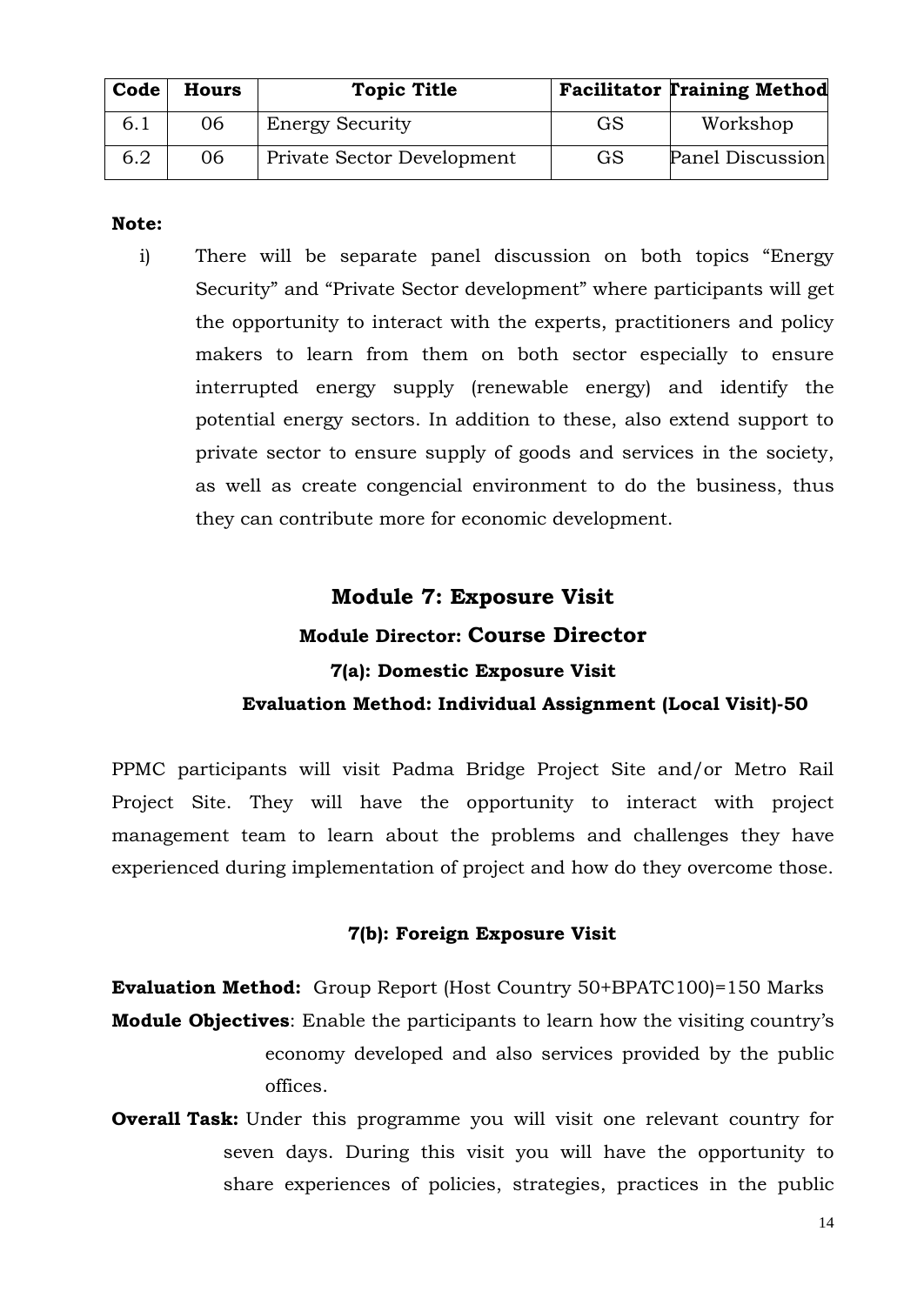service delivery with your counterpart in the visiting country. After this 7 days programme, beyond the 12 days long course, you will have to prepare and present a significant and meaningful report in groups in a Lesson Learning Workshop arranged by BPATC authority. You will also have to present a report in groups in the host country organization on the concluding day of the exposure visit. A detailed Guideline for Foreign Exposure Visit is attached in

#### **Annex-2**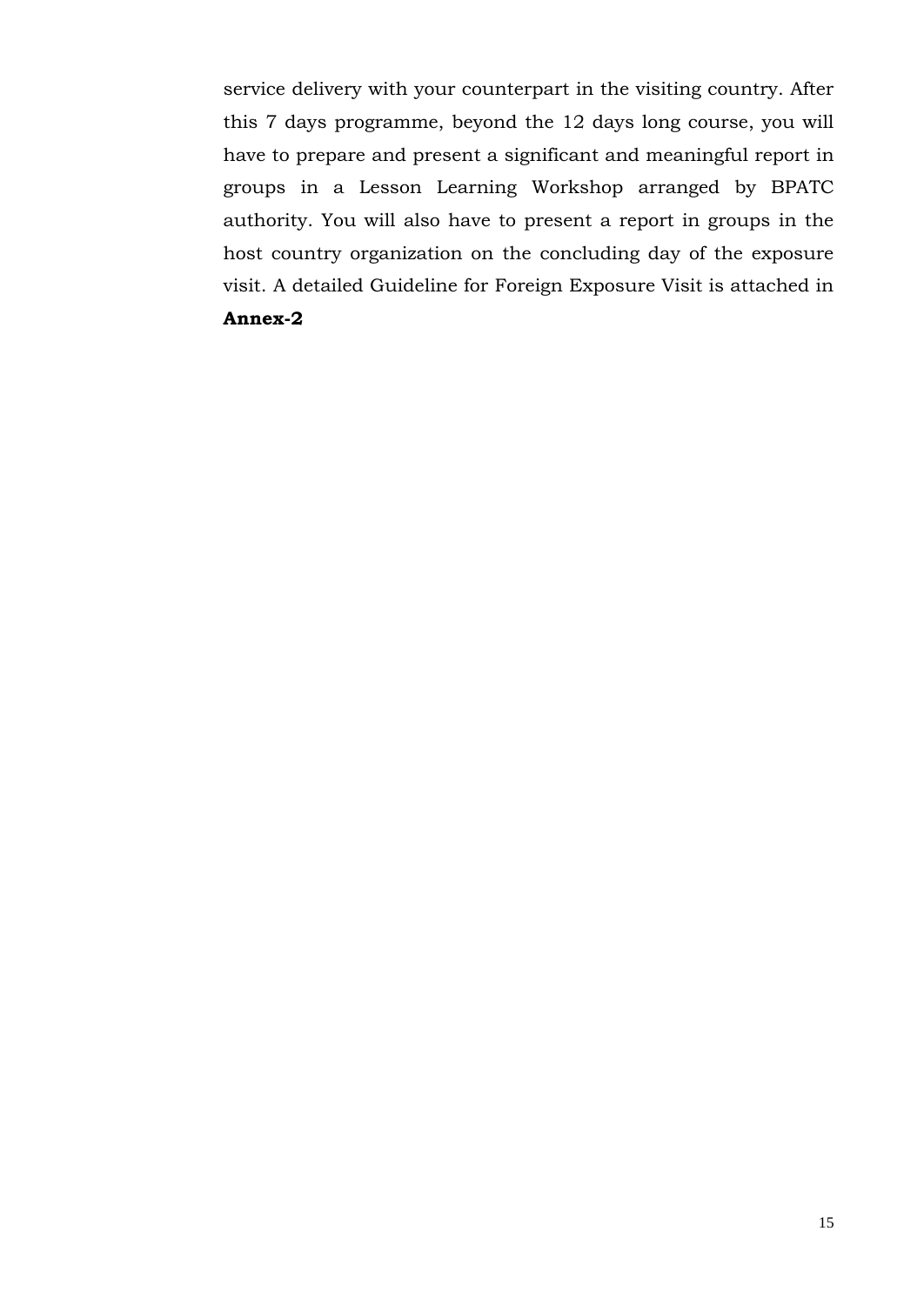#### **Guidelines for Foreign Exposure Visits**

#### **Purpose of the FEV**

The purpose of the Foreign Exposure Visits (FEVs) is to enable the participants to expose a case study of a civil service organization (and a country and its government) which has been developed significantly. The BPATC expects that the FEV will be a very effective and successful learning journey. The FEV would help the participants to identify the perceived reasons for the need for reform, the change management process and development goals and how the host country/organization attempted to reach those goals.

The effective and fruitful participation in Foreign Exposure Visit is one of the important requirements of successful completion of the respective training course. Mere observation and stock taking of the outstanding achievements and best practices of host country/organization are not sufficient to meet the requirement. Rather the visiting participants must know that there are some underlying reasons for their development and outstanding success. The inquisitiveness to know the reasons for their success, searching about the underlying strategies of their success, making questions about the exceptional process of the reform and change management styles would help them to learn effectively.

Moreover, in order to effective learning, the participants are requested to ask question to host organizations about the issues, such as: what were the processes, tools, strategies, and techniques they followed and how the host organizations attempted to reach the development goals; why these tools and strategies were selected; what impacts were achieved by the various policies and strategies and finally, overall outcomes and results of transformation.

The visiting participants would also be able to compare and contrast conditions in the host country with relevant conditions in Bangladesh.

The superficial observations and shallow conclusions about the success of host country are not expected. Rather, the participants are suggestedto apply their inquisitiveness and invest their best efforts to search out and identify the following issues: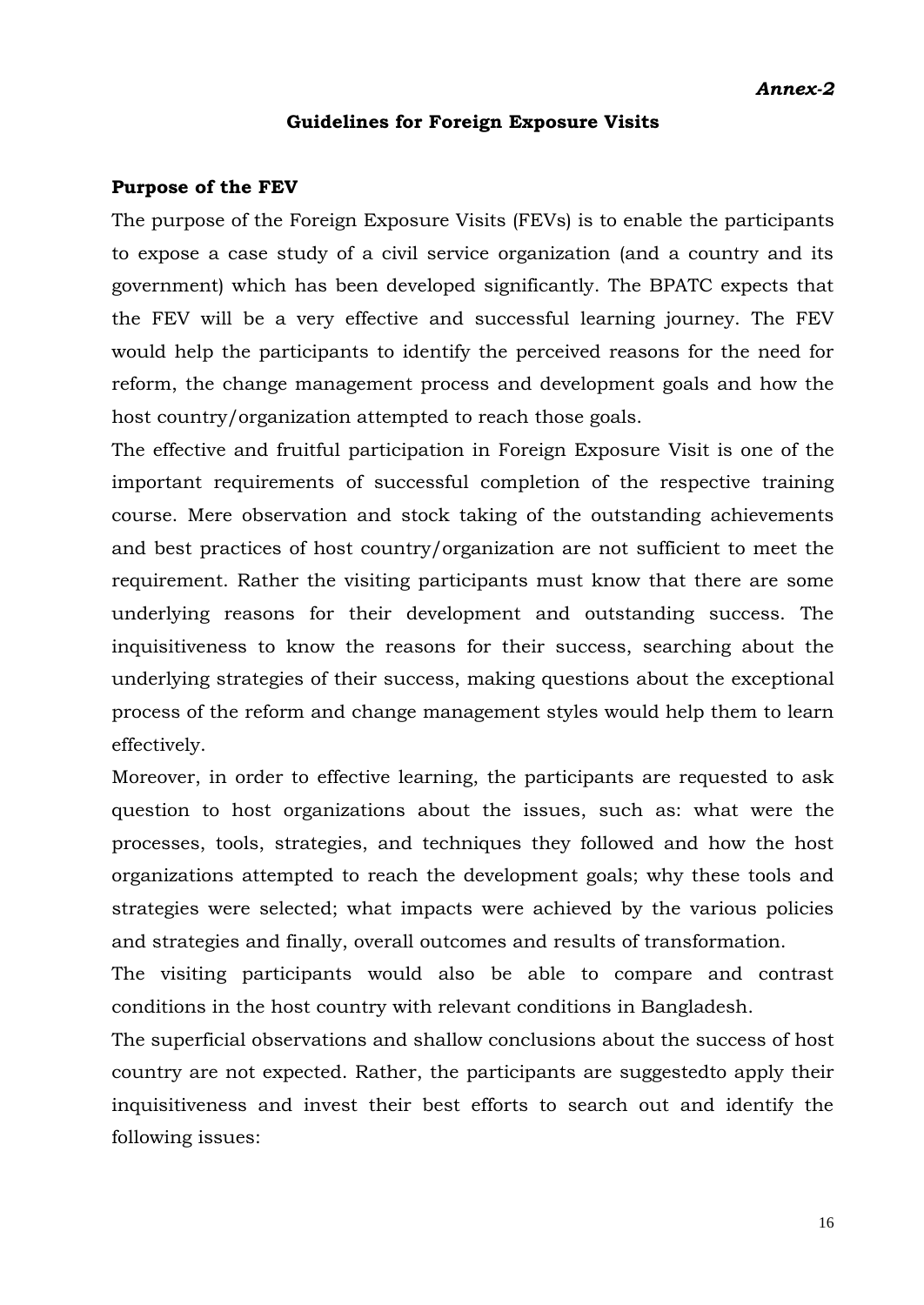- i. The nature of the impacts and outcomes of improved situations of host country/organization;
- ii. The effects of the tools, techniques, policy interventions and strategies utilized in development process of the host country/organization;
- iii. The challenges to integrate Agenda 2030 with on-going development plan and undertaken strategies and mechanism for implementation of SDGs;
- iv. The reasons for overall sustainability of the achievements and outcomes of the host county/organization;
- v. The specific key learning points, the best practices and processes relevant to Bangladesh, arising from the foregoing inquiries;
- vi. The policy implications and replicability of those learnings and best practices in Bangladesh context.

#### **About presentation**

The FEV is a part and parcel of the core course of BPATC (specifically for ACAD, SSC and PPMC) and it will be evaluated applying specified mechanism and criteria under concerned Module. A percentage of marks is allocated for host organization. The host organization will observe the level of participation in different academic activities (class room session, study visits and preparation as well as presentation of group works) for evaluation purpose. After coming back to the BPATC, all the groups have to present their group presentation on the specified themes which is also a part of evaluation under Module titled "Exposure Visits".

#### **Coverage of Presentation in Host Organization**

Each group has to present a group presentation on specified theme in Lesson-Learning Workshop. The presentation will cover the following issues:

- a. The perceived outcomes of improved situations of host country/organization;
- b. The perceived effects of the tools, techniques, policy interventions and strategies utilized in development process of the host country/organization;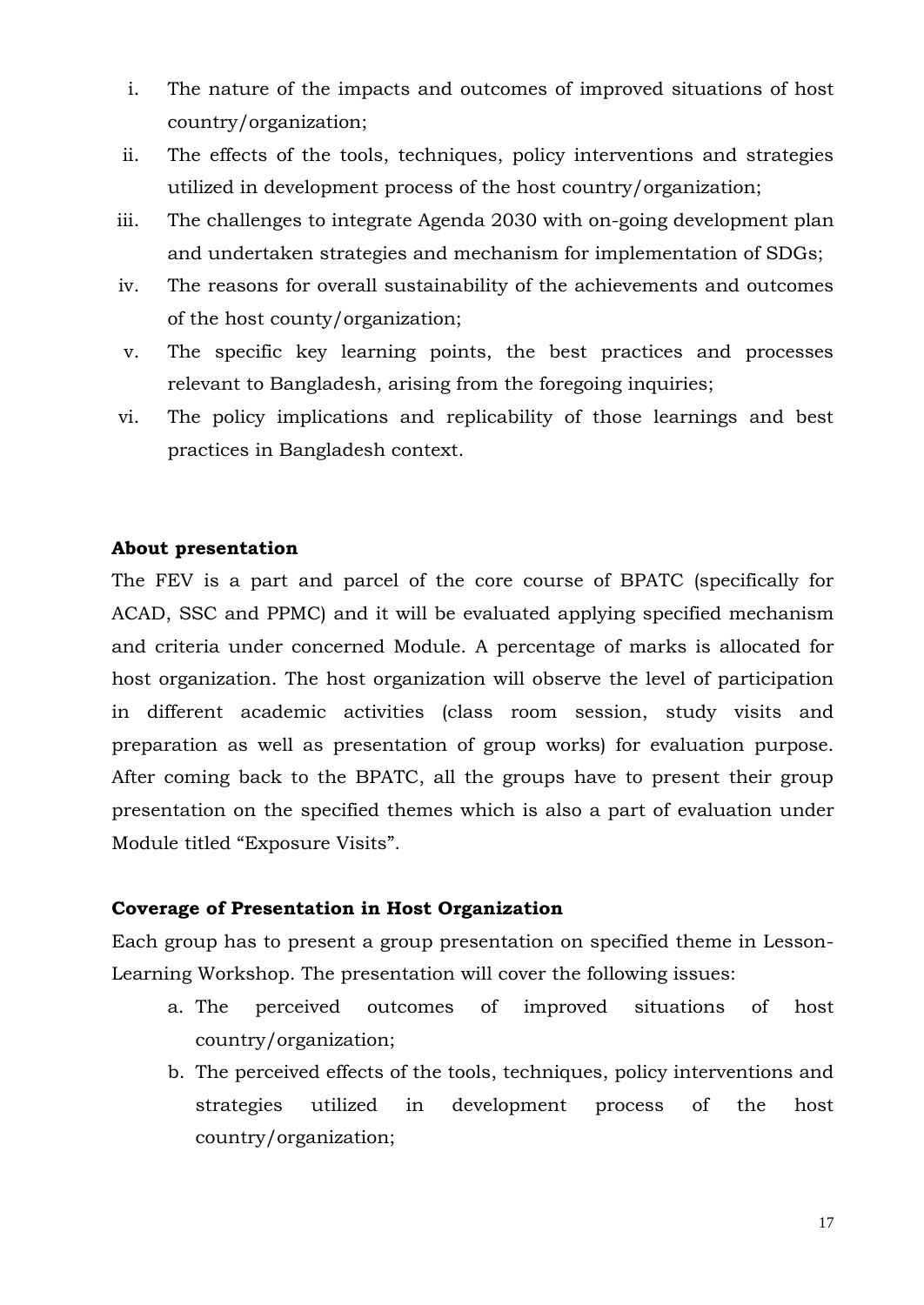- c. The perceived challenges to integrate Agenda 2030 with development plans and undertaken strategies and mechanism for implementation of SDGs in host country;
- d. The perceived reasons for sustainability of the achievements and outcomes of the host county/organization;and
- e. A comparative analysis of perceived situations of host country with relevant conditions in Bangladesh.

#### **Coverage of Presentation in Lesson-Learning Workshop**

After coming back from the FEV, the participants have to make group presentations on respective themes. Each group will get 10 minutes for presentation and 20 minutes for discussion including question and answer session. The Lesson-Learning Workshop will be participated by the participants of on-going other batches of BPATC (like FTC, ACAD, SSC). The objectives of the Lesson-Learning Workshop are to disseminate the lessons learned in FEV as well as evaluation of the level of individual learning from the exposure visit.

The coverage of the group-presentation will be as follows:

- a. The perceived outcomes of improved situations of host country/organization;
- b. The explored effects of the tools, techniques, policy interventions and strategies utilized in development process of the host country/organization;
- c. The revealed challenges to integrate Agenda 2030 with development plan and undertaken strategies and mechanism of implementation of SDGs in host country;
- d. The internalized reasons for sustainability of the achievements and outcomes of the host county/organization;

#### **and as the conclusions**

- e. The specific key learning points, the best practices and processes relevant to Bangladesh;
- f. The policy implications and replicability of those learnings in Bangladesh context.